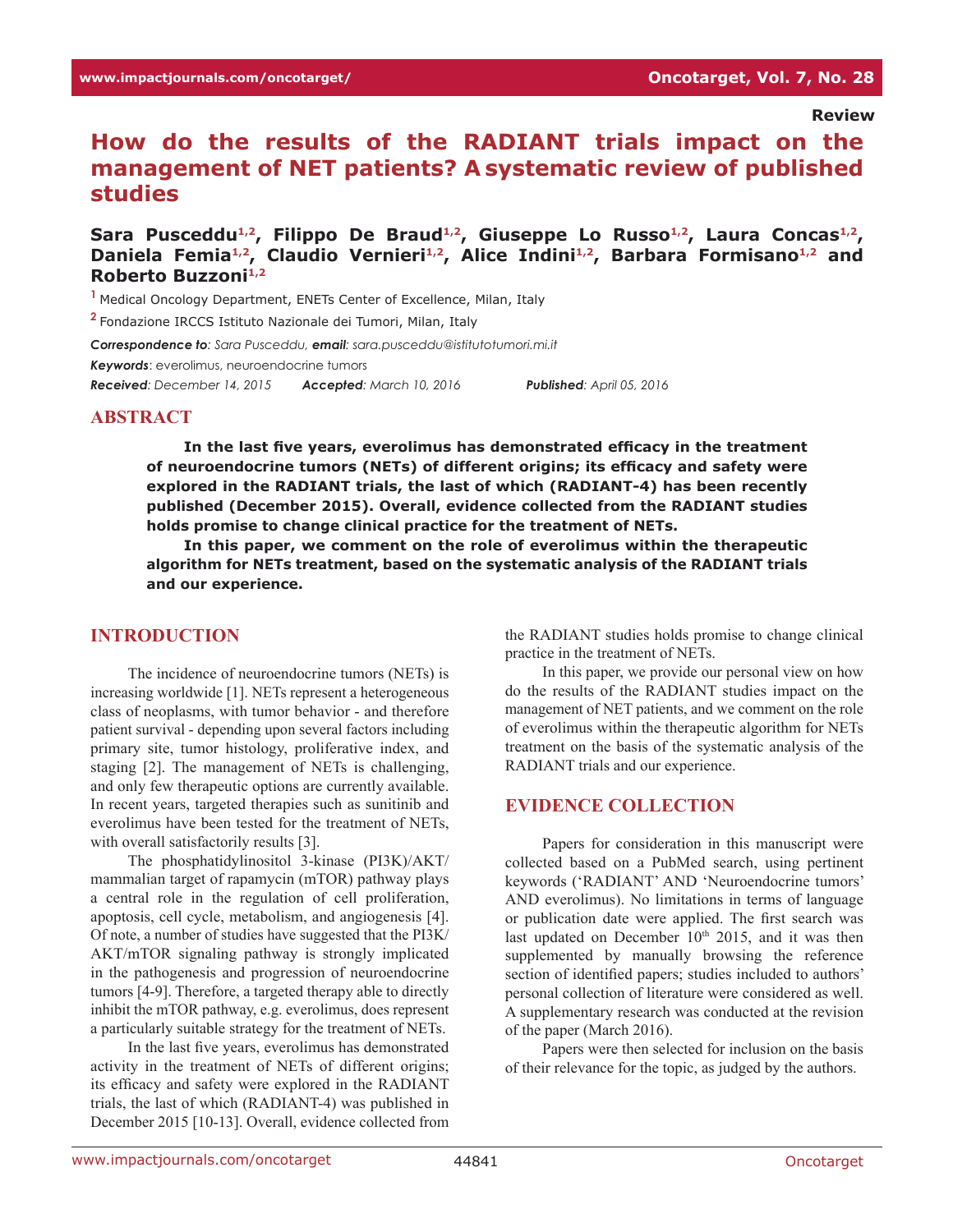# **The RADIANT studies**

#### **RADIANT 1**

The rationale for the RADIANT 1 study was based upon the results of a preliminary Phase II study, in which patients with advanced low-intermediate carcinoid or islet cells NETs received everolimus 5 mg/day (*n* = 30) or 10 mg/day  $(n = 30)$  and octreotide LAR 30 mg every 28 days [5]. Overall, the response rate (RR) was 20% at the intentto-treat analysis; at the per protocol analysis, there were 13 partial responses (PRs) (22%) and 42 stable diseases (SDs; 70%). Median progression-free survival (PFS) was 60 weeks, and the 3-year survival rate was 78%. Main grade 3/4 toxicities were hypophosphatemia (11%), fatigue (11%), and diarrhea (11%).

The above-mentioned findings paved the way for the international RADIANT 1 study. This openlabel, Phase II trial evaluated the efficacy and safety of everolimus in patients with metastatic pancreatic NET (pNET) who progressed on chemotherapy [10]. Patients were stratified by prior octreotide therapy (stratum 1: everolimus 10 mg/day, *n* = 115; stratum 2: everolimus 10 mg/day plus octreotide long-acting release [LAR],  $n = 45$ ). At central analysis, 11 PRs (9.6%) and 78 SDs (67.8%) were reported in stratum 1; median PFS was 9.7 months. In stratum 2, there were two PRs (4.4%), while 36 patients (80%) achieved SD; progression of disease (PD) was never observed. In this group, median PFS was 16.7 months. The authors of the RADIANT 1 trial concluded that daily everolimus, either with or without concomitant octreotide LAR, showed promising antitumor activity and was well tolerated in patients with advanced pNETs after failure of prior systemic chemotherapy.

# **RADIANT 2**

In the international randomized, double-blind, placebo controlled phase III RADIANT 2 trial, the combination of everolimus (10 mg/day) plus octreotide LAR was compared with octreotide LAR alone in 429 patients with low-grade or intermediate-grade NET associated with carcinoid syndrome [11]. The primary endpoint was PFS; its median values were 16.4 months in the everolimus plus octreotide LAR group and 11.3 months in octreotide LAR-only group, respectively (hazard ratio [HR] 0.77, 95% CI 0.59-1.00). In line with the results of the RADIANT 1 study, most drug-related adverse events were of grade 1 or 2; most frequent adverse events (all grades) included stomatitis (62% *vs* 14%), rash (37% *vs* 12%), fatigue (31% *vs* 23%), and diarrhea (27% *vs* 16%).

Of note, three major imbalances should be taken into account when considering the findings of the RADIANT 2 trial. First, WHO performance status was less favorable in the everolimus arm compared with the placebo arm. Second, there was a higher incidence of pulmonary primary tumors in the everolimus arm (15% *vs* 5%). Third, patients assigned to the combination arm had a more frequent prior used of chemotherapy. Also due - at least in part - to those imbalances, this study did not reach statistical significance with respect to PFS; statistical significance was pre-specified to be set at 0.0246, and it was actually 0.026.

On the other hand, the results of a number of subgroup analyses of the RADIANT 2 lend support to the efficacy of everolimus. In a sub-analysis including only patients with lung NET (everolimus plus octreotide LAR,  $n = 33$ ; octreotide LAR only,  $n = 11$ ), median PFS was 2.4fold longer in the combination arm (13.6 *vs* 5.6 months), with a 28% reduction in the risk of progression (HR, 0.72; 95% CI 0.31-1.68) [14]. More patients on everolimus plus octreotide LAR (67%) experienced tumor shrinkage than those receiving octreotide LAR only (27%). The safety profile was consistent with the results of the core trial. The authors of this sub-analysis suggested that the advantage for everolimus+octreotide LAR over octreotide LAR alone was clinically-relevant, and therefore supported the continued evaluation of everolimus in patients with lung NETs. Overall, similar findings were reported in the subgroup analysis of patients with colorectal NETs [15]. In this analysis, patients assigned to the combination arm  $(n = 19)$  experienced a significantly longer median PFS (29.9 months) than those on octreotide LAR only (6.6 months;  $n = 20$ ). Everolimus plus octreotide LAR also determined a significant reduction in the risk of disease progression (HR: 0.34; 95% CI 0.13-0.89; *p* = 0.011). Although no objective responses were observed, tumor shrinkage was more frequently reported with combination treatment (67% *vs* 37%). Last, another recently published sub-analysis of the RADIANT 2 trial evaluated the impact of previous treatment with somatostatin analogue (SSA) on the safety and efficacy of everolimus [16]. In total, 339 patients enrolled in the trial were previously exposed to SSAs. Overall, more patients on previous SSA therapy had a history of flushing symptoms (77%), diarrhea (86%), or both (63%) compared with SSA-naive subjects (62%, 62%, and 24%, respectively). Of note, patients in the combination arm showed longer median PFS regardless of previous SSA exposure (with: PFS 14.3 months, 95% CI 12.0-20.1; without: 25.2 months, 95% CI, 12.0-NR) than those on octreotide LAR only (with: 11.1 months, 95% CI 8.4-14.6; without: 13.6 months, 95% CI 8.2-22.7).

#### **RADIANT 3**

The international randomized, placebo-controlled, phase III RADIANT 3 trial was the largest study ever conducted in the setting of NETs [12]. In this trial, 410 patients with advanced, low-grade or intermediate-grade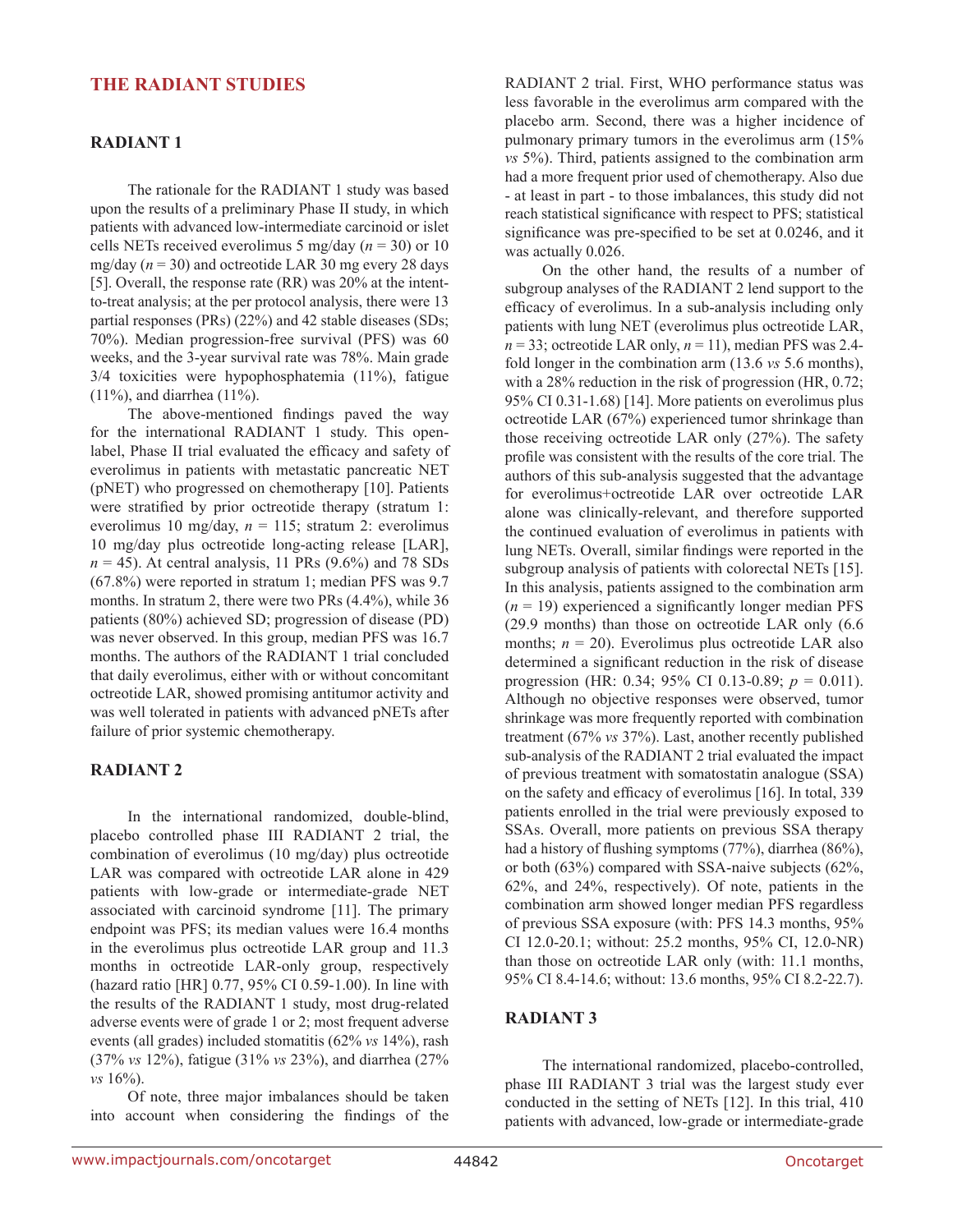pNET who showed radiologic progression within the previous 12 months before enrolment were randomly assigned to receive everolimus (10 mg/day;  $n = 207$ ) or placebo  $(n = 203)$ , both associated with best supportive care. The primary endpoint was PFS. If radiologic progression occurred during the study, patients assigned to placebo were offered open-label everolimus. Median PFS was significantly longer in the everolimus group, compared with controls. In more details, it was 11.0 months with everolimus and 4.6 months with placebo, with a 65% reduced risk of progression or death (HR 0.35; 95% CI 0.27-0.45;*p* < 0.001). The estimated proportion of patients progression-free at 18 months were 34% (95% CI 26-43) with everolimus and 9% (4-16) with placebo. This PFS was consistent at the subgroup analysis, regardless of age, gender, ethnicity, exposure to SSA, performance status, tumor differentiation. These findings are of utmost clinical relevance, since they suggest that everolimus may represent an effective treatment option in all patients with well-differentiated or moderately-differentiated pNET, without any parameter suggesting exclusion from treatment.

Overall survival (OS) did not differ between patients treated with everolimus or those assigned to placebo (HR, 1.05; 95% CI 0.71-1.55). This lack of advantage can probably attributed to the high proportion of patients (73%) who were crossed over from placebo to everolimus.

In line with other RADIANT trials, adverse events were mostly of grade 1 or 2 severity; however, some grade 3 or 4 events were more frequent with everolimus, including anemia (6% *vs* 0%) and hyperglycemia (5% *vs*  $2\%$ ).

In a recent sub-analysis of the RADIANT 3 trial, the impact of previous chemotherapy on the efficacy everolimus was evaluated [17]. In total, 204 (50%) out of the 410 enrolled in the trial were chemo-naive. Everolimus prolonged PFS regardless of prior chemotherapy (prior chemotherapy group: 11.0 months with everolimus and 3.2 months with placebo; HR 0.34; 95% CI 0.25-0.48;*p* < 0.0001; chemo-naive group: 11.4 *vs* 5.4 months; HR 0.42; 95% CI 0.29-0.60; *p* < 0.0001).

#### **RADIANT 4**

The RADIANT-4 trial is a prospective, multicenter, randomized, double-blind, placebo-controlled, phase III study on patients with well-differentiated (G1 or G2) advanced NET of gastrointestinal (GI) or lung origin [13]. All patients had no history of and no active symptoms related to carcinoid syndrome, and had reported radiologic progression in the last 6 months. Enrolled subjects were randomly assigned, in a 2:1 ratio, to receive either everolimus 10 mg/day ( $n = 205$ ) or placebo ( $n = 97$ ) plus best supportive care. The primary endpoint was PFS.

In total, 175 patients had GI NET and 90 had lung disease. At central review analysis, everolimus-treated patients showed a prolonged median PFS, as compared with those receiving placebo (11.0 *vs* 3.9 months, HR 0.48; 95% CI 0.35-0.67; *p* < 0.00001). Overall similar results were observed at investigator assessment (14.0 *vs* 5.5 months; HR 0.39; 95% CI 0.28-0.54; *p* < 0.00001). This benefit in PFS was consistent at all subgroup analyses: in particular, there was a 50% improvement in PFS for patients with lung tumors and a 44% benefit for those with GI NETs. Tumor shrinkage was observed in 64% of patients assigned to the everolimus group and 26% of those in the placebo group. The objective response rate was 2% in the everolimus group and 1% in the placebo arm; on the other hand, disease control rate was 82.4% with everolimus and 64.9% with placebo. Death rates in the everolimus and placebo group were similar, although the everolimus group was treated longer. The first preplanned interim OS analysis suggested that everolimus might be associated with a reduction in the risk of death (HR 0.64; 95% CI 0.40-1.05; *p* = 0037, whereas the boundary for statistical significance was 0.0002) compared with placebo. Adverse events were consistent with the safety profile for everolimus.

# **Discussion**

As a whole, the RADIANT studies showed that the introduction of everolimus in the pharmacological armamentarium for the treatment of NETs represents a key step forward in the therapy of this heterogeneous group of diseases. In fact, the efficacy and safety of everolimus have been consistently shown in well-differentiated NETs from all origins. Given the favorable results obtained in the pivotal studies, everolimus has been approved for the treatment of advanced pNETs and its approval procedure in GI and lung carcinoids is ongoing. However how this "pan-availability" of everolimus will influence clinical practice?

In pNETs, a number of therapeutic options such as sunitinib, SSAs, chemotherapy and peptide receptor radionuclide therapy (PRRT) are also available, while other agents - e.g. pazopanib - showed promising, although preliminary, results [18, 19]. At present, everolimus undoubtedly represents one of the most effective therapy options in this subset of patients, but its role within the therapeutic sequence (upfront therapy or after disease progression on chemotherapy/SSA) remains unclear. The subgroup analysis of the RADIANT 3 study showed the similar efficacy of everolimus in patients pretreated with chemotherapy and in those naïve for treatment [17]. On the other hand, the results of the recent phase II ITMO study, by Bajetta et al, suggest higher response rate and prolonged PFS with upfront everolimus combined with octreotide LAR, compared with administration at a later line of treatment [20]. Although the limited size and the different study design do not allow the comparison between the ITMO study and the RADIANT 3 trial,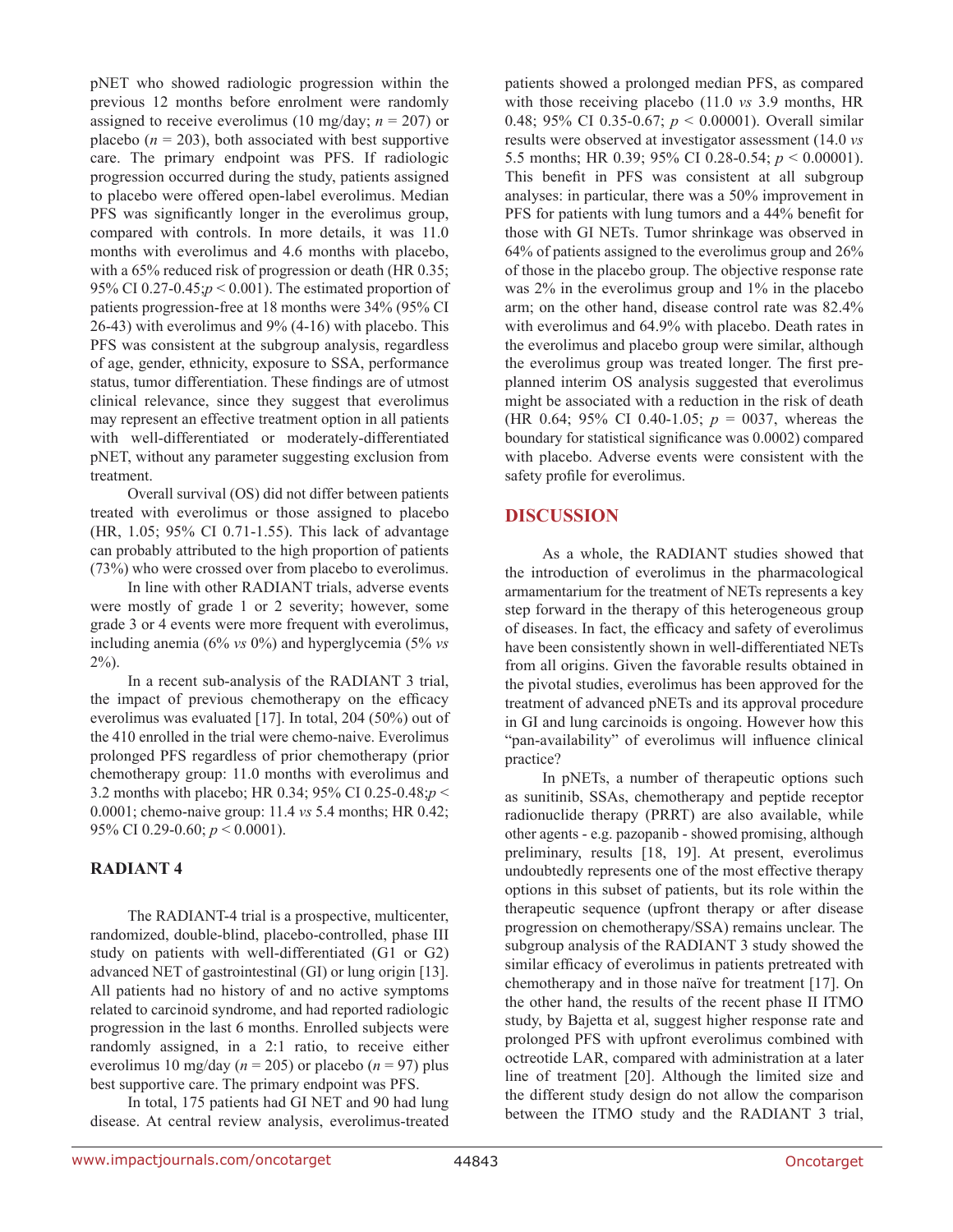

# Treatment algorithm in typical and atypical lung carcinoids

SSA: somatostatin analogs; PRRT: Peptide Receptor Radionuclide Therapy

# Treatment algorithm in NET Midgut carcinoids\*G1-G2



"corresponding to better prognosis patients (appendix, caecum, jejunum, ileum, duodenum) evaluated in RADIANT4trial.

**Figure 1: Treatment algorithm – proposed by the authors – for the treatment of lung carcinoids (Panel A) and of midgut G1-2 carcinoids (Panel B) after the publication of the RADIANT-4 trial.**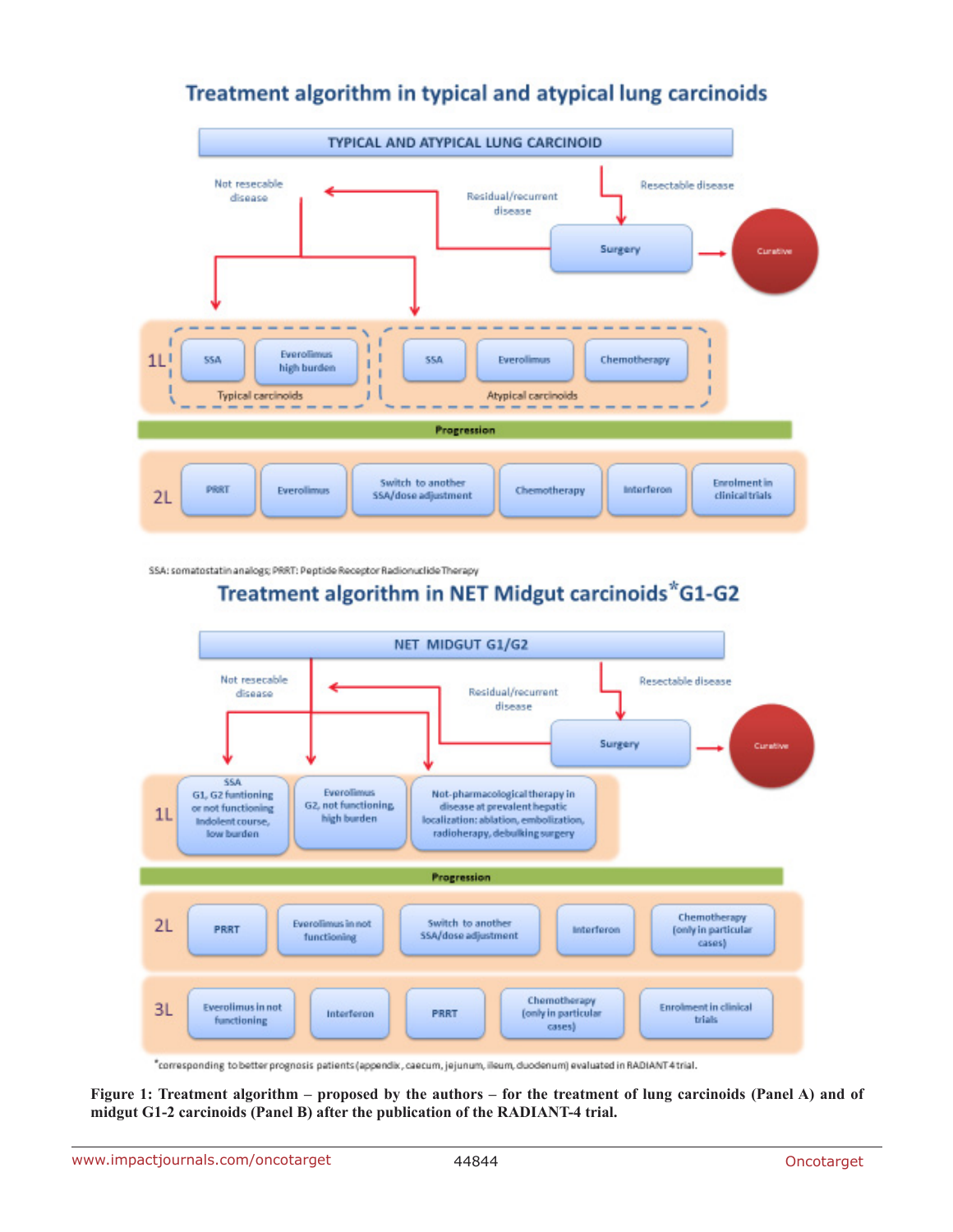the study by Bajetta et al suggests further investigating the optimal therapeutic sequence for pNETs. Moreover, there is a need to find clinical and/or biological criteria to identify patients who can gain most benefit from upfront everolimus and those who may receive this molecule at progression from first-line treatment.

At present, given the lack of head-to-head trials (the multicentric SEQTOR trial is still open for enrolment; NCT02246127), we believe that given its antiproliferative efficacy and tolerability profile everolimus can represent an ideal upfront treatment in G2 pNET patients, with rapidly-evolving disease and high disease burden.

On the other hand, everolimus may represent an ideal second-line treatment for G1 pNET patients with indolent disease and low tumor burden after progression on SSA, in line with the results of the PROMID and CLARINET trials [21, 22]; these patients often present a long life expectancy and therefore tolerability and quality of life become crucial in selection of treatment.

With respect to GI and lung carcinoids, the RADIANT 4 study will likely have a major impact on clinical practice, especially for lung NETs (Figure 1). Indeed, it was the first randomized study to specifically show that everolimus is significantly effective in patients with lung tumors. We believe that this study represent a major breakthrough, because, to date, there has not been any properly established treatment option for lung carcinoids. In particular, we think that everolimus may be particularly suitable for patients with more aggressive and rapidly progressing disease such as those with atypical carcinoids, in whom upfront treatment can be suggested. Moreover, data on second-line therapy with everolimus are even more grounded, also compared with those available for chemotherapy and PRRT, which are mostly derived from retrospective series or not-randomized studies in a mixed population of patients with typical carcinoids and subjects with atypical carcinoids.

With respect to GI carcinoids, we believe that, although the RADIANT 4 study showed promising results their impact on clinical practice will be less remarkable than for lung NETs. In fact, the RADIANT 4 trial demonstrated the significant prolongation of PFS in patients with well-differentiated, advanced, progressive, nonfunctional NET regardless of lung or GI origin, as well as in site subgroups. However, the preplanned HR analysis by stratification factors of central review shows that when patients with better prognosis (appendix, caecum, jejunum, ileum, duodenum, and NET of unknown primary) are compared with those at worse prognosis (lung, stomach, rectum, and colon except caecum), a better HR for PFS was observed for patients with worse prognosis (0.43) and in those with moderately-differentiated NETs G2 patients (0.49). HR in the "better prognosis" subgroup was 0.63, and HR in patients with well-differentiated NETs G1 was 0.57. Overall, these findings suggest that worse grade of differentiation and worse prognosis may be associated with higher efficacy of everolimus.

Based on these findings, we believe that the use of everolimus will be somehow limited in the upfront setting for "better prognosis" patients with appendix, caecum, jejunum, ileum, duodenum (midgut) NET, in whom a number of other treatment options such as SSA and PRRT are available. In addition, the approval for everolimus has been sought only for non-functioning patients, thus excluding from treatment functioning patients such as those with midgut carcinoids. Therefore, everolimus may be particularly suitable as upfront therapy or after progression for midgut patients with non-functioning G2 disease in whom SSA or PRRT therapy may be not indicated.

On the other hand, for less indolent GI carcinoids, prospective evidence from the phase III RADIANT 4 is of paramount importance. In fact, with the exception of SSA [22, 23], other available therapeutic options, such as chemotherapy and PRRT, have been investigated only in retrospective or phase II not-randomized studies.

In conclusion, treatment of NETs can actually be quite complex, primarily because they are a highly heterogeneous group of tumors. We believe that 2015 has been a very exciting year for NETs management, because now we have many new studies that have provided us with new treatment options. The RADIANT studies, involving thousands of patients and several research Institutions all over the world, showed exciting results that show the "pan-availability" of everolimus across all NET subtypes likely allowing relevant improvements in patients' care and a modification of therapeutic algorithms. The identification of the optimal treatment sequence(s), correct treatment timing and the selection of patients currently represent the issues to be explored in controlled clinical trials.

At present, a number of studies on the use of everolimus in the treatment of NET patients are ongoing or are awaiting their final results. The results of the RAMSETE trial (NCT00688623) will likely be released in late 2016: this single-arm, multicenter, phase II study evaluates everolimus monotherapy in the treatment of metastatic, non-syndromic NETs. In addition, everolimus is being investigated within different combination regimens with other targeted therapies (e.g., sorafenib [NCT00942682] or bevacizumab [NCT01229943]), temozolomide (NCT00576680 in patients with advanced pNETs and NCT02248012 in patients with advanced G3 gastroenteropancreatic NETs), and even metformin (NCT 02294006). Another intriguing combination therapy is the concomitant treatment with everolimus and pasireotide. This strategy is being assessed the COOPERATE-1 study (NCT01263353), now completed, conducted in patients with advanced metastatic NETs and in the 3-arm, phase II LUNA trial (NCT01563354) which compares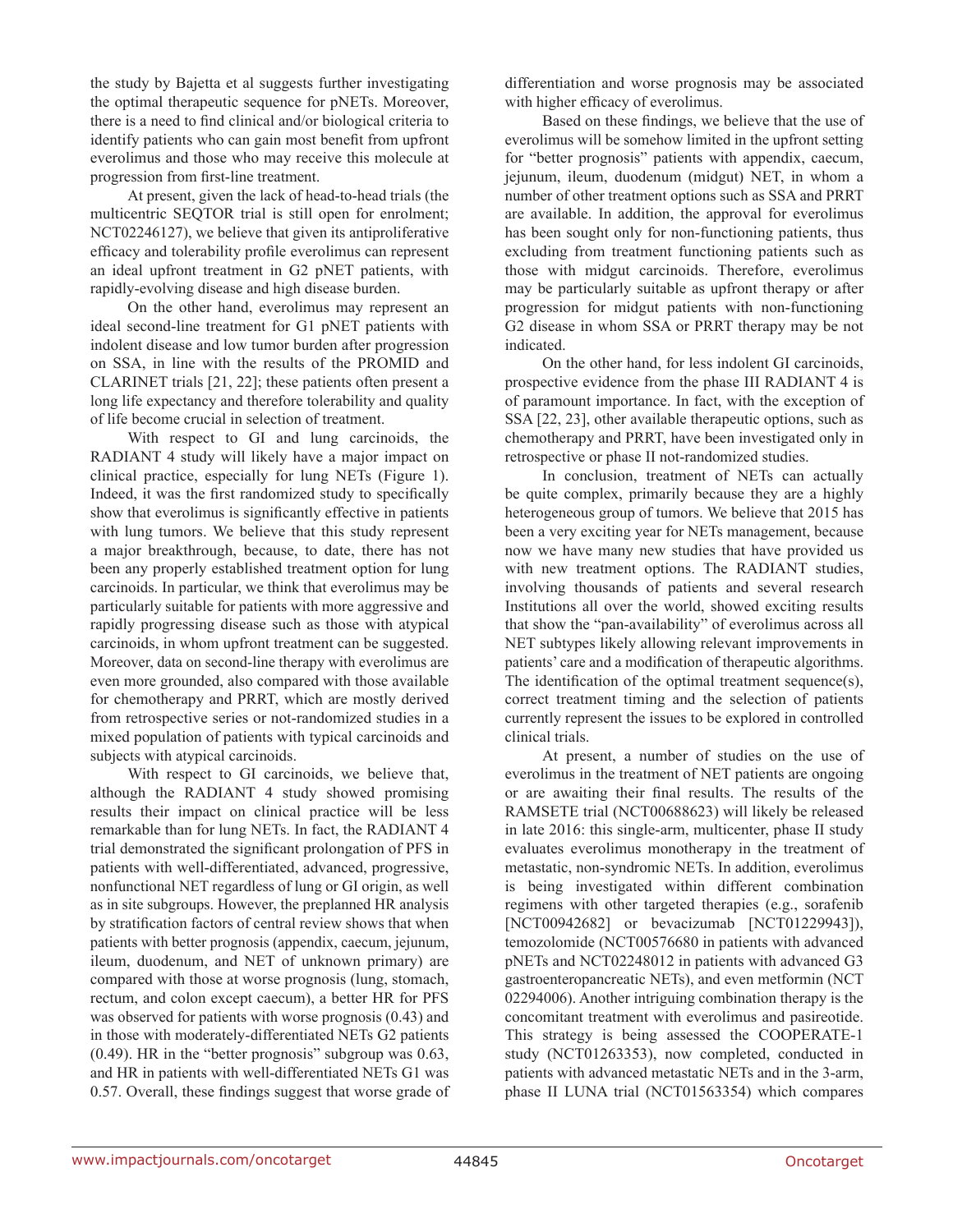everolimus+pasireotide LAR with the corresponding monotherapies in subjects with NET at lung/thymus.

# **Acknowledgments**

The authors have no conflicts of interest directly relevant to this paper. Editorial assistance for the preparation of this manuscript was provided by Luca Giacomelli, PhD, on behalf of Content Ed Net; this assistance was funded by Novartis.

# **Conflict of Interest**

There is no conflict of interest.

#### **References**

- 1. Fraenkel M, Kim MK, Faggiano A, Valk GD. Epidemiology of gastroenteropancreatic neuroendocrine tumours. Best Pract Res Clin Gastroenterol. 2012; 26: 691-703.
- 2. Panzuto F, Rinzivillo M, Fazio N, de Braud F, Luppi G, Zatelli MC, Lugli F, Tomassetti P, Riccardi F, Nuzzo C, Brizzi MP, Faggiano A, Zaniboni A, et al. Real-world study of everolimus in advanced progressive neuroendocrine tumors. Oncologist. 2014; 19: 966-74.
- 3. Barbieri F, Albertelli M, Grillo F, Mohamed A, Saveanu A, Barlier A, Ferone D, Florio T. Neuroendocrine tumors: insights into innovative therapeutic options and rational development of targeted therapies. Drug Discov Today. 2014; 19: 458-68.
- 4. Manfredi GI, Dicitore A, Gaudenzi G, Caraglia M, Persani L, Vitale G. PI3K/Akt/mTOR signaling in medullary thyroid cancer: a promising molecular target for cancer therapy. Endocrine. 2015; 48: 363-70.
- 5. Yao JC, Phan AT, Chang DZ, Wolff RA, Hess K, Gupta S, Jacobs C, Mares JE, Landgraf AN, Rashid A, Meric-Bernstam F. Efficacy of RAD001 (everolimus) and octreotide LAR in advanced low- to intermediate-grade neuroendocrine tumors: results of a phase II study. J Clin Oncol. 2008; 26: 4311-8
- 6. O'Donnell A1, Faivre S, Burris HA 3rd, Rea D, Papadimitrakopoulou V, Shand N, Lane HA, Hazell K, Zoellner U, Kovarik JM, Brock C, Jones S, Raymond E, et al. Phase I pharmacokinetic and pharmacodynamic study of the oral mammalian target of rapamycin inhibitor everolimus in patients with advanced solid tumors. J Clin Oncol. 2008; 26: 1588-95.
- 7. von Wichert G, Jehle PM, Hoeflich A, Koschnick S, Dralle H, Wolf E, Wiedenmann B, Boehm BO, Adler G, Seufferlein T. Insulin-like growth factor-I is an autocrine regulator of chromogranin A secretion and growth in human neuroendocrine tumor cells. Cancer Res. 2000; 60: 4573-81.
- 8. Moreno A, Akcakanat A, Munsell MF, Soni A, Yao JC, Meric-Bernstam F. Antitumor activity of rapamycin

and octreotide as single agents or in combination in neuroendocrine tumors. Endocr Relat Cancer. 2008; 15: 257-66.

- 9. Missiaglia E, Dalai I, Barbi S, Beghelli S, Falconi M, della Peruta M, Piemonti L, Capurso G, Di Florio A, delle Fave G, Pederzoli P, Croce CM, Scarpa A. Pancreatic endocrine tumors: expression profiling evidences a role for AKTmTOR pathway. J Clin Oncol. 2010; 28: 245-55.
- 10. Yao JC, Lombard-Bohas C, Baudin E, Kvols LK, Rougier P, Ruszniewski P, Hoosen S, St Peter J, Haas T, Lebwohl D, Van Cutsem E, Kulke MH, Hobday TJ, et al. Daily oral everolimus activity in patients with metastatic pancreatic neuroendocrine tumors after failure of cytotoxic chemotherapy: a phase II trial. J Clin Oncol. 2010; 28: 69- 76.
- 11. Pavel ME, Hainsworth JD, Baudin E, Peeters M, Hörsch D, Winkler RE, Klimovsky J, Lebwohl D, Jehl V, Wolin EM, Oberg K, Van Cutsem E, Yao JC; RADIANT-2 Study Group. Everolimus plus octreotide long-acting repeatable for the treatment of advanced neuroendocrine tumours associated with carcinoid syndrome (RADIANT-2): a randomised, placebo-controlled, phase 3 study. Lancet. 2011; 378: 2005-12.
- 12. Yao JC, Shah MH, Ito T, Bohas CL, Wolin EM, Van Cutsem E, Hobday TJ, Okusaka T, Capdevila J, de Vries EG, Tomassetti P, Pavel ME, Hoosen S, et al; RAD001 in Advanced Neuroendocrine Tumors, Third Trial (RADIANT-3) Study Group. Everolimus for advanced pancreatic neuroendocrine tumors. N Engl J Med. 2011; 364: 514-23.
- 13. Yao JC, Fazio N, Singh S, Buzzoni R, Carnaghi C, Wolin E, Tomasek J, Raderer M, Lahner H, Voi M, Pacaud LB, Rouyrre N, Sachs C, et al. Everolimus for the treatment of advanced, non-functional neuroendocrine tumours of the lung or gastrointestinal tract (RADIANT-4): a randomised, placebo-controlled, phase 3 study. Lancet. 2016; 387:968- 77.
- 14. Fazio N, Granberg D, Grossman A, Saletan S, Klimovsky J, Panneerselvam A, Wolin EM. Everolimus plus octreotide long-acting repeatable in patients with advanced lung neuroendocrine tumors: analysis of the phase 3, randomized, placebo-controlled RADIANT-2 study. Chest. 2013; 143: 955-62.
- 15. Castellano D, Bajetta E, Panneerselvam A, Saletan S, Kocha W, O'Dorisio T, Anthony LB, Hobday T; RADIANT-2 Study Group. Everolimus plus octreotide long-acting repeatable in patients with colorectal neuroendocrine tumors: a subgroup analysis of the phase III RADIANT-2 study. Oncologist. 2013; 18: 46-53.
- 16. Anthony LB, Pavel ME, Hainsworth JD, Kvols LK, Segal S, Hörsch D, Van Cutsem E, Öberg K, Yao JC. Impact of Previous Somatostatin Analogue Use on the Activity of Everolimus in Patients with Advanced Neuroendocrine Tumors: Analysis from the Phase III RADIANT-2 Trial. Neuroendocrinology. 2015; 102: 18-25.